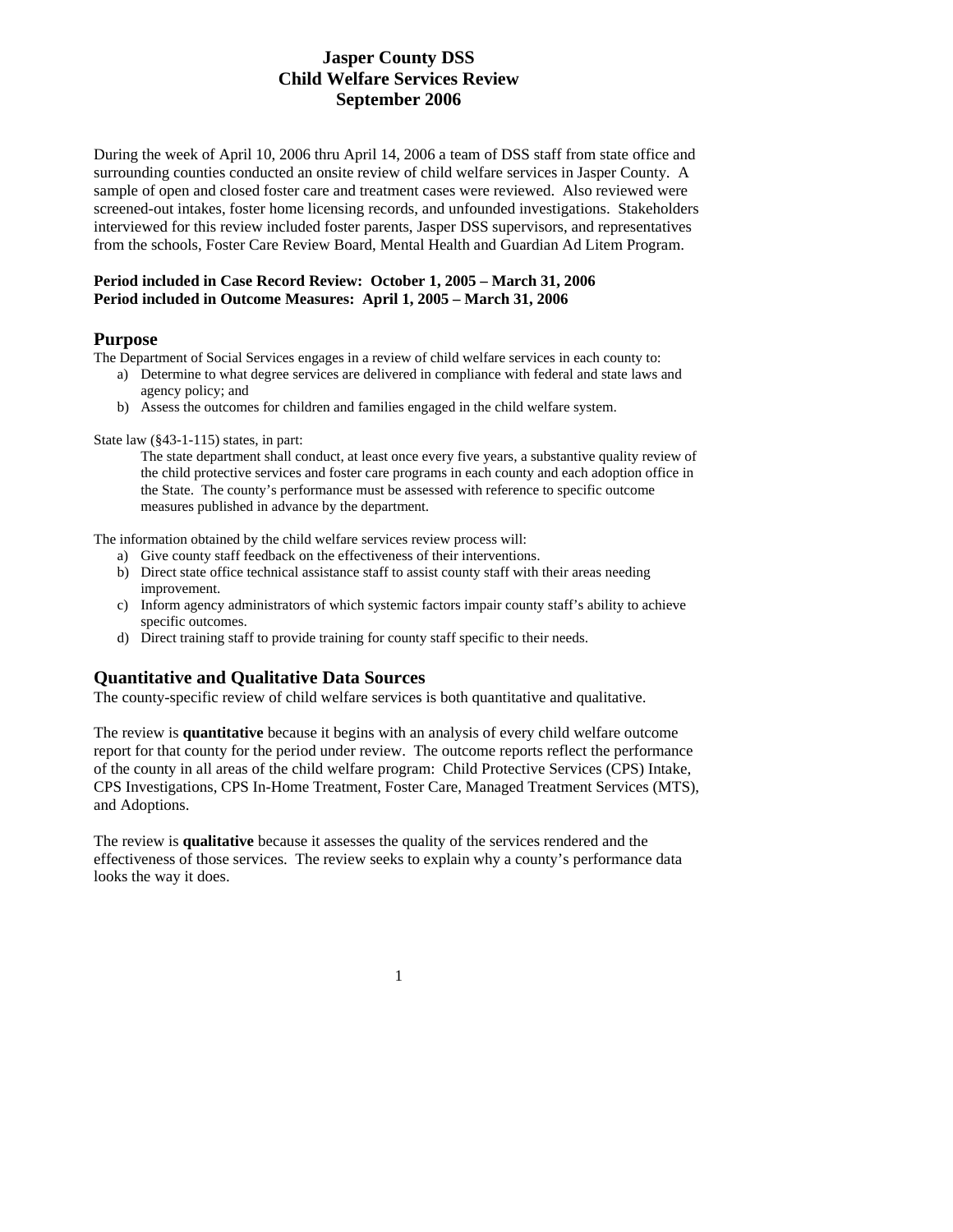### **Ratings**

L

The standard that must be met for all items reviewed onsite is 90%. Each outcome report has its own standard. To be rated an area of **Strength** most items must meet both the qualitative onsite review standard **and** the quantitative outcome report standard.

# **Section One**

Safety Outcome 1: Children are first and foremost protected from abuse and neglect**.** 

| <b>Strategic Outcome Report Findings</b>                                                                                               |           |                         |                |                |  |  |  |  |  |  |
|----------------------------------------------------------------------------------------------------------------------------------------|-----------|-------------------------|----------------|----------------|--|--|--|--|--|--|
| <b>Measure S1.1: Timeliness of initiating investigations</b> on reports of child maltreatment<br>Data Time Period: 04/1/05 to 03/31/06 |           |                         |                |                |  |  |  |  |  |  |
|                                                                                                                                        | Number of | Number of               | Number of      | Number of      |  |  |  |  |  |  |
|                                                                                                                                        | Reports   | Investigations          | Investigations | Investigations |  |  |  |  |  |  |
|                                                                                                                                        | Accepted  | <b>Initiated Timely</b> | Objective      | Above (Below)  |  |  |  |  |  |  |
|                                                                                                                                        |           |                         | 100%*          | Objective      |  |  |  |  |  |  |
| <b>State</b>                                                                                                                           | 16.548    | 15,883                  | 16,546.35      | (663.35)       |  |  |  |  |  |  |
| Jasper                                                                                                                                 | 72        | 67                      | 71.99          | (4.99)         |  |  |  |  |  |  |

\*This standard is based on state law. It is not a federally established objective.

| <b>Onsite Review Findings</b>                                                                   |              |                         |   |      |                |   |  |  |  |  |  |
|-------------------------------------------------------------------------------------------------|--------------|-------------------------|---|------|----------------|---|--|--|--|--|--|
| <b>Safety Item 1:</b> Timeliness of initiating investigations of reports of child maltreatment. |              |                         |   |      |                |   |  |  |  |  |  |
|                                                                                                 | Area Needing |                         |   |      |                |   |  |  |  |  |  |
|                                                                                                 |              | Strength<br>Improvement |   |      | Not Applicable |   |  |  |  |  |  |
|                                                                                                 | #            | $\%$                    | # | $\%$ |                | % |  |  |  |  |  |
| <b>Foster Care</b>                                                                              |              |                         |   |      |                |   |  |  |  |  |  |
| Treatment                                                                                       |              |                         |   |      |                |   |  |  |  |  |  |
| <b>Total Cases</b>                                                                              |              | 100                     |   |      |                |   |  |  |  |  |  |

### **Explanation of Item 1**

This is an **Area needing Improvement** for Jasper DSS. State law requires that an investigation of all accepted reports of abuse and neglect be initiated within 24 hours. The outcome report indicates that for the 12 month period under review Jasper initiated 93% of the investigations of alleged abuse and neglect within 24 hours. The sample reviewed onsite contained only one investigation that was initiated during the period under review.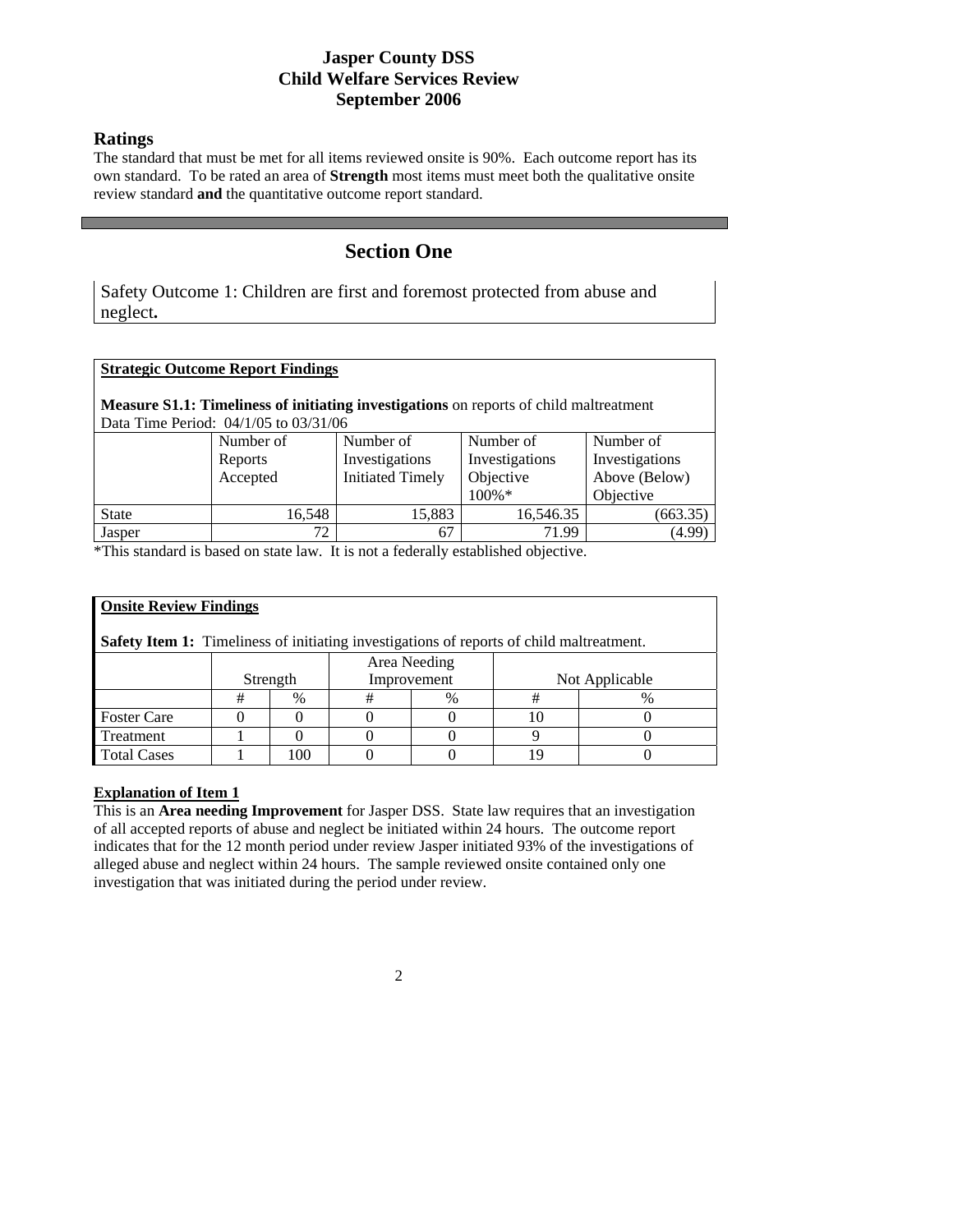#### **Strategic Outcome Report Findings**

**Measure S1.2: Recurrence of Maltreatment** – Of all children who were victims of indicated reports of child abuse and/or neglect during the reporting period, the percent having another indicated report within a subsequent six month period.

Indicated Reports Between Oct. 1, 2005 to Sept 30, 2006

|              | Number of<br>Child Victims | Number of<br>Child Victims          | Number of<br>Children | Number of Children<br>Above (Below) |
|--------------|----------------------------|-------------------------------------|-----------------------|-------------------------------------|
|              |                            | In Another<br><b>Founded Report</b> | Objective<br>$< 90\%$ | Objective                           |
| <b>State</b> | 10.218                     | 52                                  | 9.594.70              | 571.30                              |
| Jasper       | 49                         |                                     | 46.01                 | 2.99                                |

Note: This is a federally established objective.

| <b>Onsite Review Findings</b>              |    |          |             |                |   |      |  |  |  |  |  |
|--------------------------------------------|----|----------|-------------|----------------|---|------|--|--|--|--|--|
| <b>Safety Item 2: Repeat Maltreatment.</b> |    |          |             |                |   |      |  |  |  |  |  |
| Area Needing                               |    |          |             |                |   |      |  |  |  |  |  |
|                                            |    | Strength | Improvement | Not Applicable |   |      |  |  |  |  |  |
|                                            | #  | %        | #           | $\%$           | # | $\%$ |  |  |  |  |  |
| <b>Foster Care</b>                         | 10 | 100      |             |                |   |      |  |  |  |  |  |
| Treatment                                  |    | 80       |             | 20             |   |      |  |  |  |  |  |
| <b>Total Cases</b>                         | 18 | 90       |             |                |   |      |  |  |  |  |  |

### **Explanation of Item 2**

This is an area of **Strength** for Jasper DSS. Onsite reviewers found two cases of repeat or ongoing maltreatment in treatment cases. In one case, a child who was originally reported as a subject of educational neglect was allowed to miss almost a month of school while under agency supervision. Both treatment cases with this rating had poor assessments. Onsite reviewers found no instances of repeat maltreatment in foster care cases. The outcome report counts cases with additional indicated reports within the period under review. Onsite reviewers use information documented in the case file to determine if children under agency care experience additional abuse or neglect, whether or not that additional abuse results in another indicated report.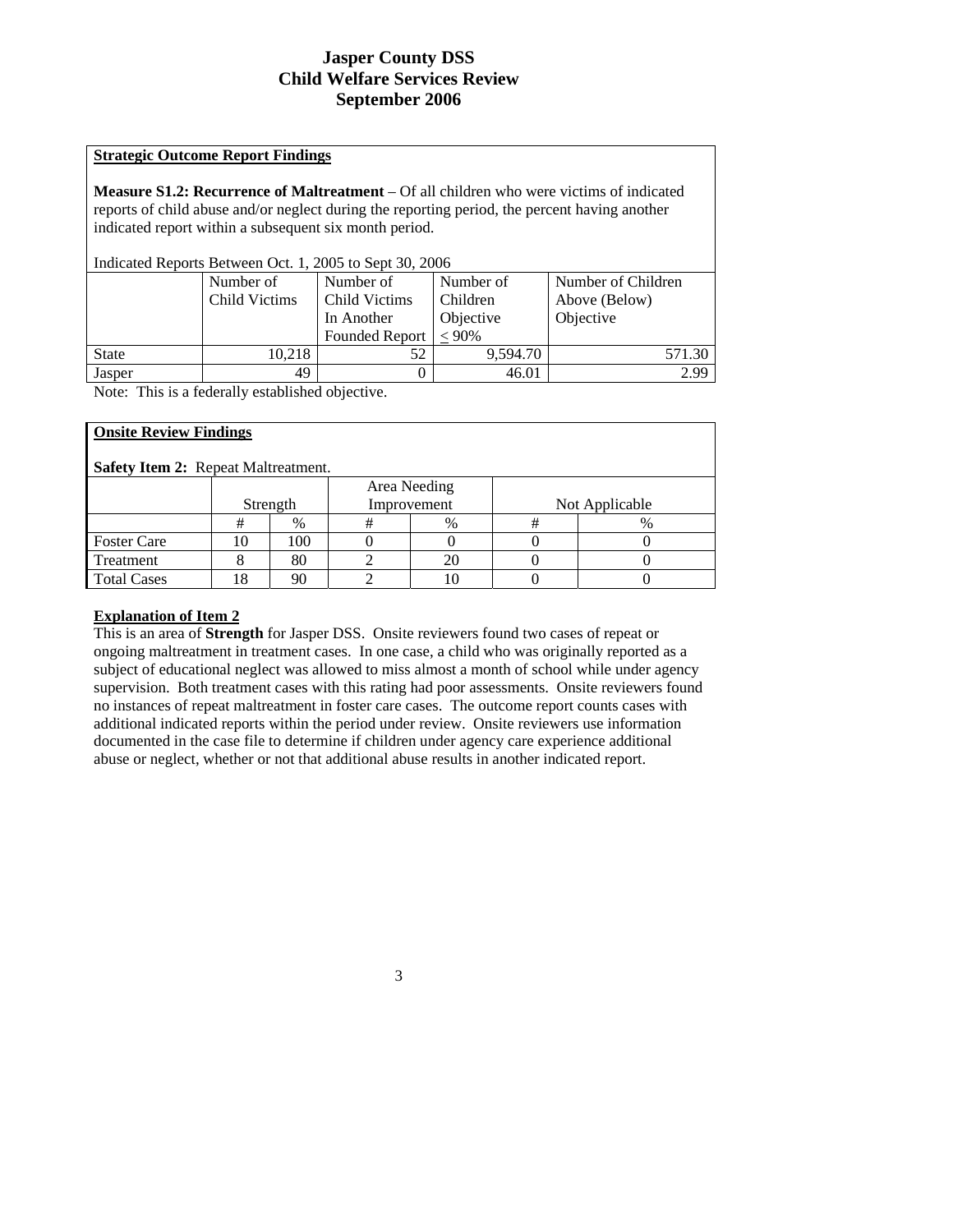## **Section Two**

Safety Outcome 2: Children are safely maintained in their homes whenever possible and appropriate**.** 

| <b>Onsite Review Findings</b> Performance Item Ratings                                      |          |     |             |      |                |   |  |  |  |
|---------------------------------------------------------------------------------------------|----------|-----|-------------|------|----------------|---|--|--|--|
| <b>Safety Item 3:</b> Services to family to protect child(ren) in home and prevent removal. |          |     |             |      |                |   |  |  |  |
| Area Needing                                                                                |          |     |             |      |                |   |  |  |  |
|                                                                                             | Strength |     | Improvement |      | Not Applicable |   |  |  |  |
|                                                                                             | #        | %   | #           | $\%$ | #              | % |  |  |  |
| <b>Foster Care</b>                                                                          |          | 100 |             |      |                |   |  |  |  |
| Treatment                                                                                   |          | 60  |             |      |                |   |  |  |  |
| <b>Total Cases</b>                                                                          |          | 64  |             | 36   |                |   |  |  |  |

### **Explanation of Item 3**

This is an **Area Needing Improvement** for Jasper DSS. Most of the foster care cases were rated not applicable because the children entered care prior to the period under the review. However, the decision to remove those children from their homes and place them in foster care was consistently correct. Reviewers determined that services were effectively provided to families in 60% of the CPS treatment cases so that children could safely remain in their homes. However, in 40% of treatment cases the agency allowed parents too many chances to comply with treatment plans, especially in cases that involved drug and/or alcohol abuse.

| <b>Strategic Outcome Report Findings</b>                                                                                                                                                  |                                                       |                |                |               |  |  |  |  |  |  |
|-------------------------------------------------------------------------------------------------------------------------------------------------------------------------------------------|-------------------------------------------------------|----------------|----------------|---------------|--|--|--|--|--|--|
| Measure S2.2: Risk of harm to child $-$ Of all unfounded investigations during the reporting<br>period, the percent receiving subsequent reports within six months of the initial report. |                                                       |                |                |               |  |  |  |  |  |  |
|                                                                                                                                                                                           | Number of Cases<br>Number<br>Number With<br>Number of |                |                |               |  |  |  |  |  |  |
|                                                                                                                                                                                           | Alleged Child                                         | Another Report | Cases Met      | Above (Below) |  |  |  |  |  |  |
|                                                                                                                                                                                           | Victims in an                                         | Within 6       | Objective      | Objective     |  |  |  |  |  |  |
|                                                                                                                                                                                           | Unfounded                                             | Months of      | $\geq$ 91.50%* |               |  |  |  |  |  |  |
|                                                                                                                                                                                           | Report 11/1/05                                        | Unfounded      |                |               |  |  |  |  |  |  |
|                                                                                                                                                                                           | to $10/31/06$                                         | Determination  |                |               |  |  |  |  |  |  |
| <b>State</b>                                                                                                                                                                              | 14,600                                                | 1,178          | 13,359.00      | 63.00         |  |  |  |  |  |  |
| Jasper                                                                                                                                                                                    | 59                                                    | 3              | 53.99          | 2.02          |  |  |  |  |  |  |

4

\*This is a DSS established objective.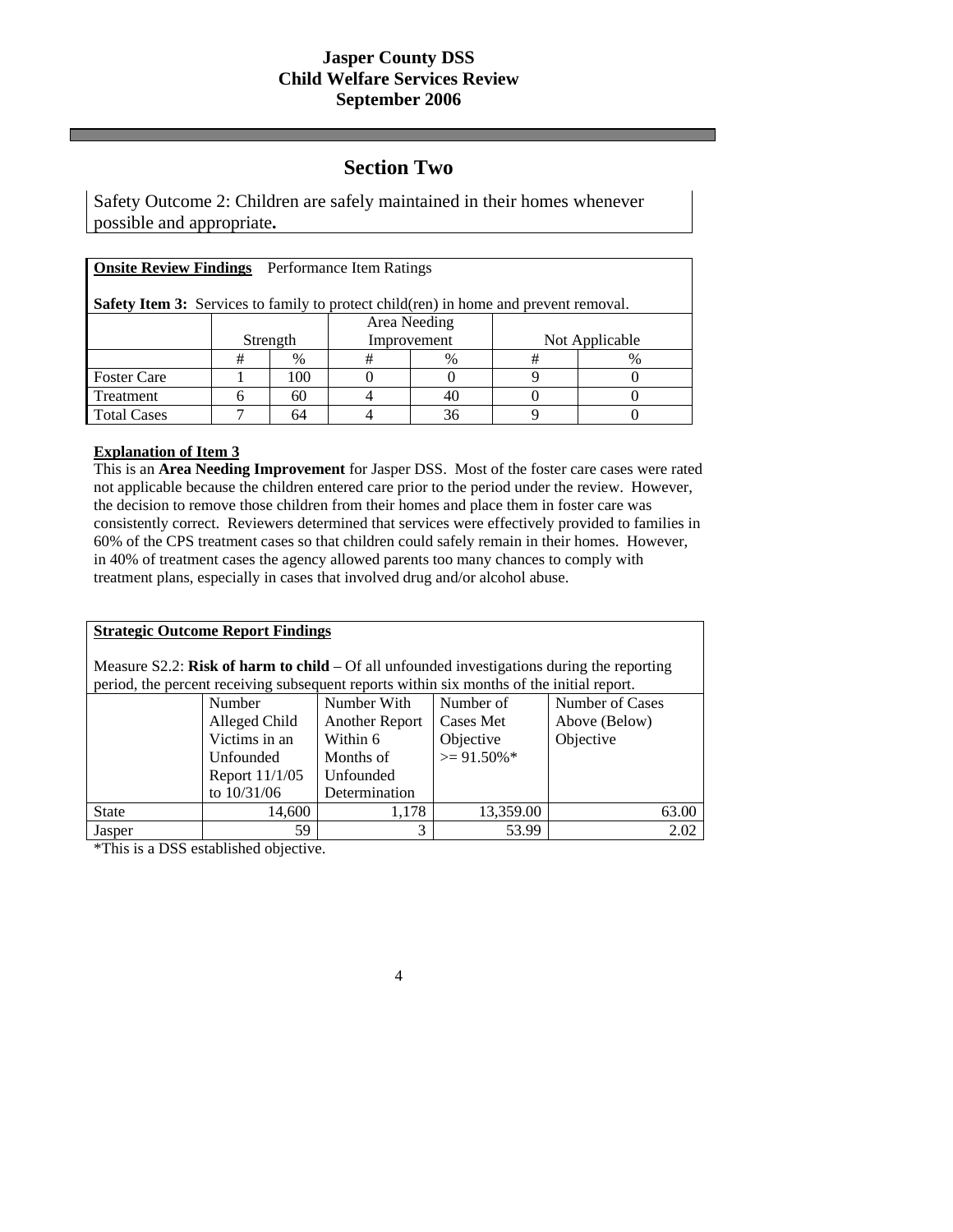| <b>Onsite Review Findings</b> Performance Item Ratings |    |          |             |      |   |                |  |  |  |  |
|--------------------------------------------------------|----|----------|-------------|------|---|----------------|--|--|--|--|
| <b>Safety Item 4:</b> Risk of harm.                    |    |          |             |      |   |                |  |  |  |  |
| Area Needing                                           |    |          |             |      |   |                |  |  |  |  |
|                                                        |    | Strength | Improvement |      |   | Not Applicable |  |  |  |  |
|                                                        | #  | $\%$     | #           | $\%$ | # | $\%$           |  |  |  |  |
| <b>Foster Care</b>                                     |    | 89       |             | 11   |   |                |  |  |  |  |
| Treatment                                              |    | 50       |             | 50   |   |                |  |  |  |  |
| <b>Total Cases</b>                                     | 13 | 68       |             | 32   |   |                |  |  |  |  |

#### **Explanation of Item 4**

This is an **Area Needing Improvement** for Jasper DSS. Fifty percent of the treatment cases were deemed needing improvement because the agency's interventions were not reducing the risk of harm to the children in those families. In two cases, reviewers found a safety plan that was developed seven days after initiating the investigation which did not document how the child would remain safe in the home and did not address the responsibilities of the protector. Another safety plan was developed which required the perpetrator to leave the home but staff did not ensure that the perpetrator left. Consequently, the child was re-abused because the perpetrator never left the home.

# **Section Three**

Permanency Outcome 1: Children have permanency and stability in their living situations**.** 

| <b>Strategic Outcome Report Findings</b>                                                         |                                                       |                                            |                 |                |  |  |  |  |  |
|--------------------------------------------------------------------------------------------------|-------------------------------------------------------|--------------------------------------------|-----------------|----------------|--|--|--|--|--|
| (Measure P3.1): <b>Foster Care Re-entries</b> – Of all children who entered care during the year |                                                       |                                            |                 |                |  |  |  |  |  |
|                                                                                                  | under review, the percent that re-entered foster care |                                            |                 |                |  |  |  |  |  |
|                                                                                                  | Within 12 months of a prior foster care episode.      |                                            |                 |                |  |  |  |  |  |
|                                                                                                  | Number                                                | Number of<br>Number of<br>Number That Were |                 |                |  |  |  |  |  |
|                                                                                                  | <b>Children</b>                                       | Returned Home                              | <b>Children</b> | Children Above |  |  |  |  |  |
|                                                                                                  | <b>Entering Care</b>                                  | Within The Past 12                         | Objective       | (Below)        |  |  |  |  |  |
|                                                                                                  | $11/01/05$ to                                         | Months From                                | $\geq$ 91.40%*  | Objective      |  |  |  |  |  |
|                                                                                                  | 10/31/06                                              | Previous Foster Care                       |                 |                |  |  |  |  |  |
|                                                                                                  |                                                       | Episode                                    |                 |                |  |  |  |  |  |
| <b>State</b>                                                                                     | 3,213                                                 | 243                                        | 2,936.68        | 33.32          |  |  |  |  |  |
| Jasper                                                                                           | 9                                                     | $\mathfrak{D}$                             | 8.23            | -1.23          |  |  |  |  |  |

\*This is a federally established objective.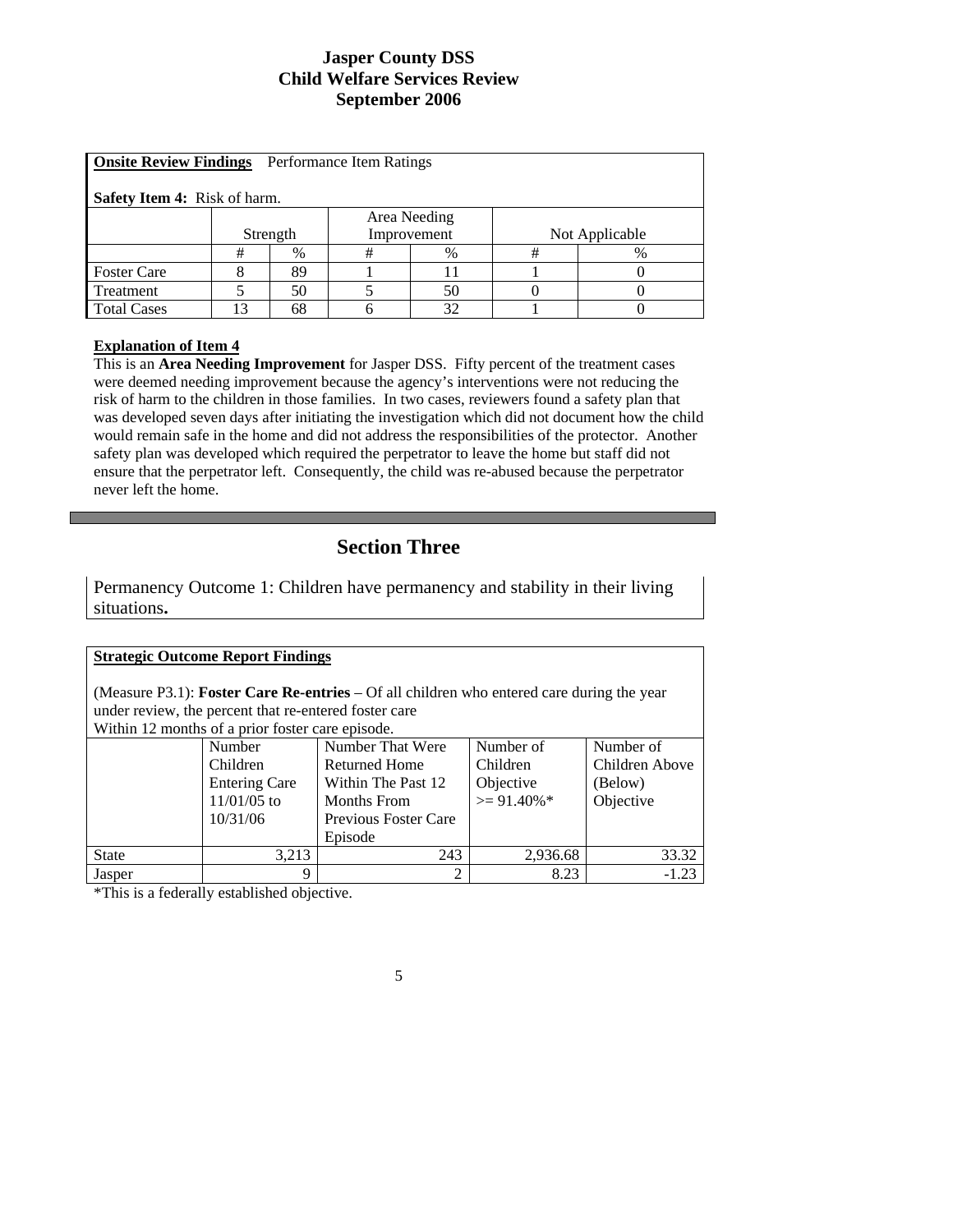#### **Explanation of Item 5**

This is an **Area Needing Improvement for Jasper DSS.** CAPSS shows that two of the nine children who entered foster care in Jasper County during the period under review had been returned home in the prior 12 months. Consequently, Jasper DSS did not meet the Federal standard for foster care re-entries.

#### **Strategic Outcome Report Findings**

Measure (P3.2): **Stability of Foster Care Placement** – Of all children who have been in foster care less than 12 months from the time of the latest removal from home, the percent that had not more than 2 placement settings.

|              | Number of      | Number of                 | Number of      | Number of Children |  |  |  |  |  |
|--------------|----------------|---------------------------|----------------|--------------------|--|--|--|--|--|
|              | Children In    | Children With             | Children       | Above (Below)      |  |  |  |  |  |
|              | Care Less Than | No More Than<br>Objective |                | Objective          |  |  |  |  |  |
|              | 12 Months      | 2 Placements              | $\geq$ 86.70%* |                    |  |  |  |  |  |
| <b>State</b> | 3.705          | 2.975                     | 3.212.24       | $-237.24$          |  |  |  |  |  |
| Jasper       |                |                           | 10.40          | 0.60               |  |  |  |  |  |

Note: This is a federally established objective.

| <b>Onsite Review Findings</b> Performance Item Ratings        |              |          |      |             |  |                |  |  |  |  |
|---------------------------------------------------------------|--------------|----------|------|-------------|--|----------------|--|--|--|--|
| <b>Permanency Item 6:</b> Stability of foster care placement. |              |          |      |             |  |                |  |  |  |  |
|                                                               | Area Needing |          |      |             |  |                |  |  |  |  |
|                                                               |              | Strength |      | Improvement |  | Not Applicable |  |  |  |  |
|                                                               | #            | $\%$     | $\%$ |             |  | $\%$           |  |  |  |  |
| <b>Foster Care</b>                                            |              | 80       |      |             |  |                |  |  |  |  |

#### **Explanation of Item 6**

This is an area of **Strength** for Jasper DSS. The federal standard for stability measured by the outcome report applies only to children in care less than 12 months. Onsite reviewers assess stability for all children in care. Reviewers determined that 80% of the children in foster care had relatively stabile placements. Children disrupting placements were teens with conduct disorders.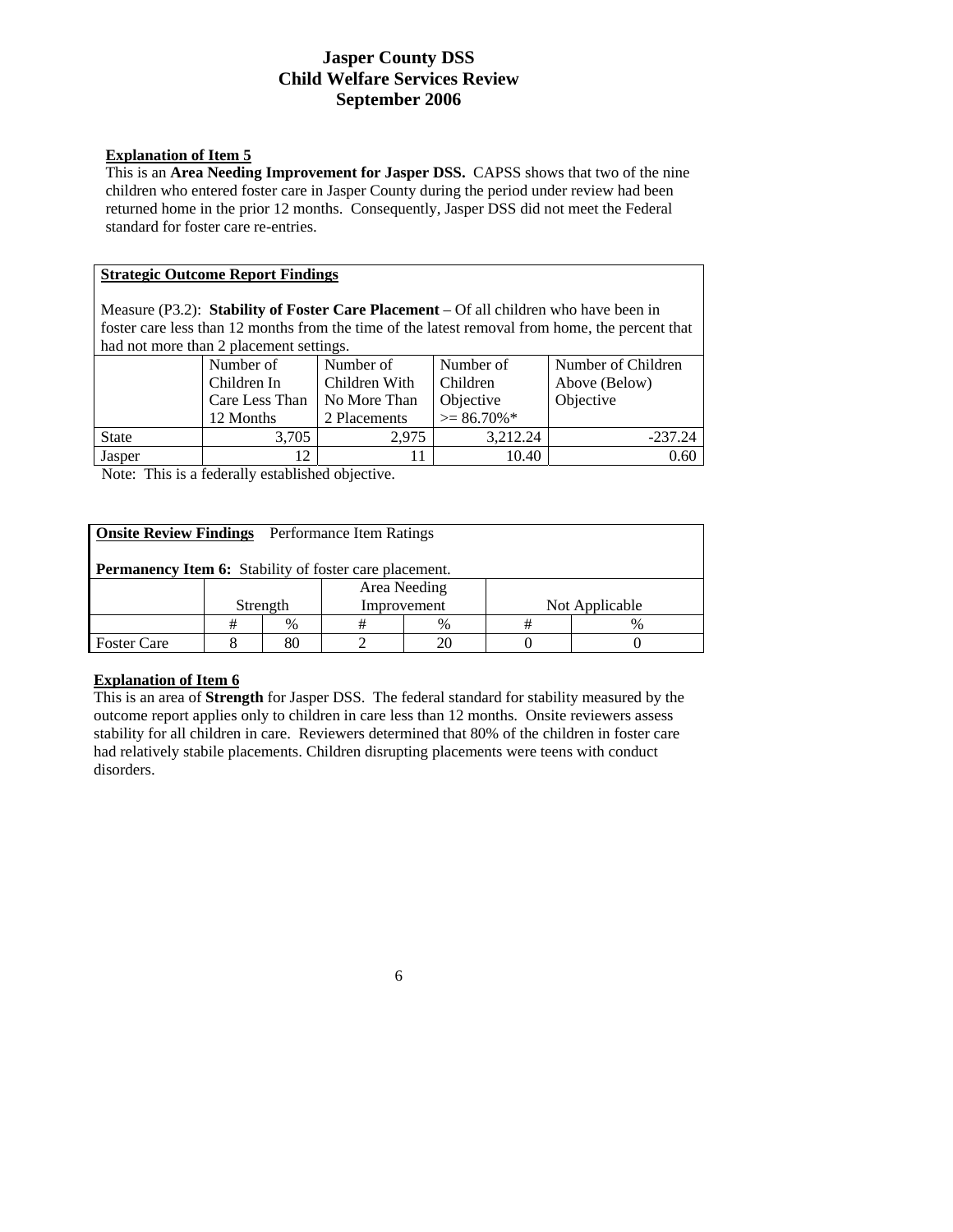# **Strategic Outcome Report Findings** (Measure P3.5)**: Permanency Goal for Child** – Of all children who have been in foster care for 15 of the most recent 22 months, the percent for which a Termination of Parental Rights (TPR) petition has been filed.

|              | Children in Care At   Number |               | Number of        | Number of Children |
|--------------|------------------------------|---------------|------------------|--------------------|
|              | Least 15 of Last 22          | Children With | Children         | Above              |
|              | Months                       | TPR Complaint | Objective        | (Below) Objective  |
|              | $04/05 - 03/06$              |               | $\geq 53.00\%$ * |                    |
| <b>State</b> | 3.617                        | 1,692         | 1.917.01         | 225.01             |
| Jasper       |                              |               | 5.83             |                    |

\*This is DSS established objective. The federal agency, Administration for Children and Families, gathers data on this measure, but has not established a numerical objective.

| <b>Onsite Review Findings</b> Performance Item Ratings  |                                           |    |   |      |   |               |  |  |  |
|---------------------------------------------------------|-------------------------------------------|----|---|------|---|---------------|--|--|--|
| <b>Permanency Item 7:</b> Permanency goal for children. |                                           |    |   |      |   |               |  |  |  |
|                                                         | Area Needing                              |    |   |      |   |               |  |  |  |
|                                                         | Improvement<br>Not Applicable<br>Strength |    |   |      |   |               |  |  |  |
|                                                         | #                                         | %  | # | $\%$ | # | $\frac{0}{0}$ |  |  |  |
| <b>Foster Care</b>                                      |                                           | 90 |   | 10   |   |               |  |  |  |

### **Explanation of Item 7**

This is an area of **Strength** for Jasper DSS. To meet the criteria established in the CAPSS report 53% or more of the children in care 15 of the most recent 22 months must have a TPR petition filed. In Jasper 73% of the children in care 15 of the prior 22 months had TPR petitions filed. Onsite reviewers found that the case plans for 9 of the 10 cases reviewed were appropriate.

## **Strategic Outcome Report Findings**

Measure P3.3: **Length of Time to Achieve Reunification** – Of all children who were reunified with their parents or caregiver, at the time of discharge from foster care, the percent reunified in less than 12 months from the time of the latest removal from home.

|              | Number of             | Number of      | Number Of      | Number of Children |
|--------------|-----------------------|----------------|----------------|--------------------|
|              | Children Where        | Children In    | Children       | Above (Below)      |
|              | <b>Foster Care</b>    | Care Less Than | Objective      | Objective          |
|              | Services Closed.      | 12 Months      | $\geq$ 76.20%* |                    |
|              | Last Plan Was         |                |                |                    |
|              | <b>Return Home</b>    |                |                |                    |
|              | $11/01/05 - 10/31/06$ |                |                |                    |
| <b>State</b> | 2,326                 | 1.747          | 1,636.77       | 110.2              |
| Jasper       | 10                    | 10             | 7.62           | 2.38               |

\* This is a federally established objective.

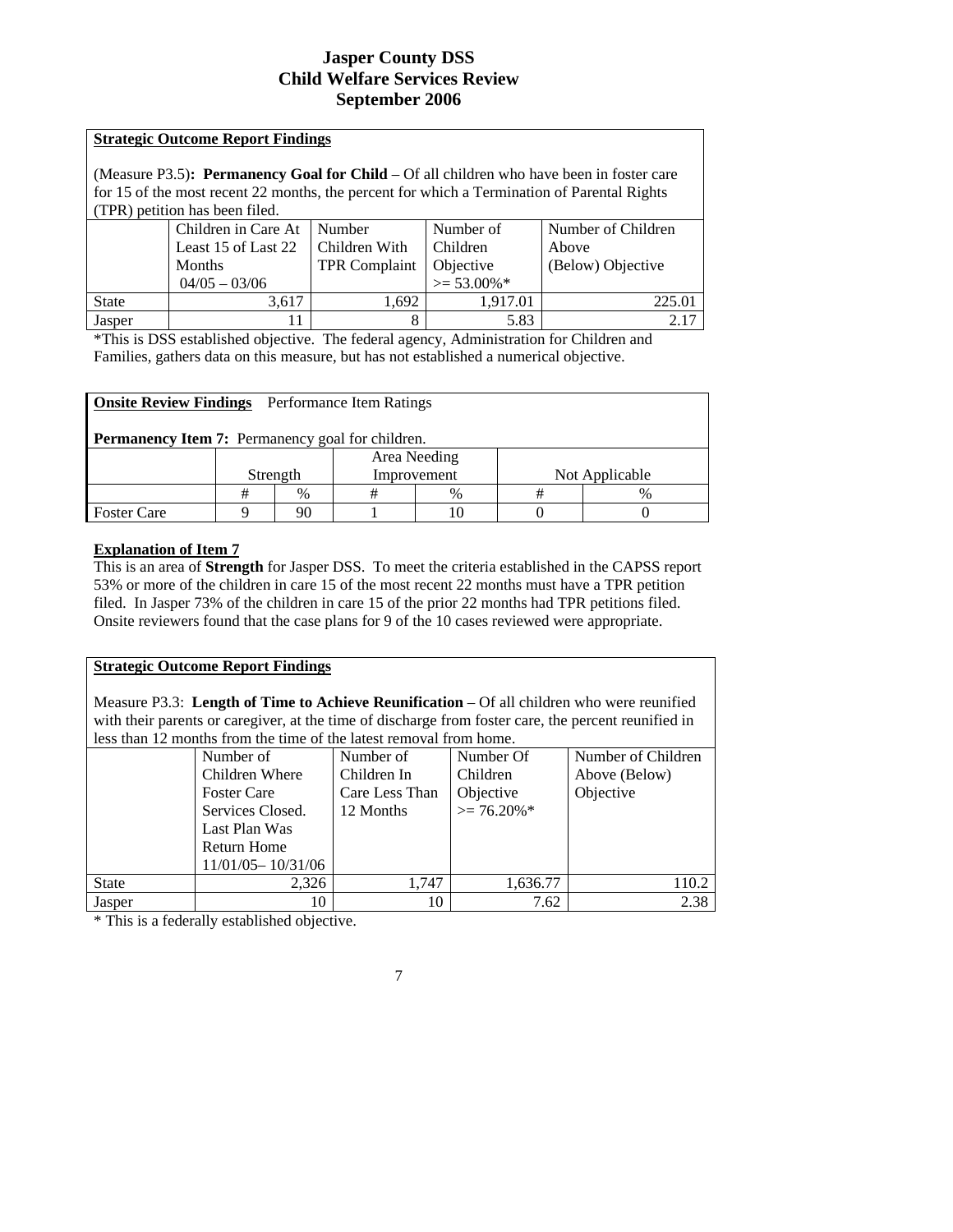| <b>Onsite Review Findings</b> Performance Item Ratings                                           |  |     |  |              |  |  |  |  |
|--------------------------------------------------------------------------------------------------|--|-----|--|--------------|--|--|--|--|
| <b>Permanency Item 8:</b> Reunification, guardianship, or permanent placement with<br>relatives. |  |     |  |              |  |  |  |  |
|                                                                                                  |  |     |  | Area Needing |  |  |  |  |
| Not Applicable<br>Strength<br>Improvement                                                        |  |     |  |              |  |  |  |  |
| #<br>#<br>$\frac{0}{0}$<br>#<br>$\%$<br>$\%$                                                     |  |     |  |              |  |  |  |  |
| <b>Foster Care</b>                                                                               |  | 100 |  |              |  |  |  |  |

## **Explanation of Item 8**

This is an area of **Strength** for Jasper DSS. To meet this federally established criteria at least 76.20% of the children returned to their parents from foster care must be returned within 12 months of their removal from home. All (100%) of the children who entered care in the past 12 months in Jasper County were returned home within a year of entry. Consequently, the children who remain in care beyond 12 months have permanency plans other than return home. Onsite reviewers found that all children with the plan of return home had appropriate plans.

#### **Strategic Outcome Report Findings**

Measure P3.4: **Length of Time to Achieve Adoption** – Of all children who exited from foster care during the year under review to a finalized adoption, the percent that exited care in less than 24 months from the time of the latest removal from home.

|              | <u>unii 21 iliyiniis fiyili ulv ulliy yi uly huyst felifo al ffyfif hyfiry.</u> |                     |                |                   |  |  |  |  |
|--------------|---------------------------------------------------------------------------------|---------------------|----------------|-------------------|--|--|--|--|
|              | Number of                                                                       | Number of Children  | Number of      | Number of         |  |  |  |  |
|              | Children With                                                                   | Where Adoption Was  | Children       | Children Above    |  |  |  |  |
|              | Finalized                                                                       | Finalized Within 24 | Objective      | (Below) Objective |  |  |  |  |
|              | Adoption W/in                                                                   | Months of Entering  | $\geq$ 32.00%* |                   |  |  |  |  |
|              | Past 12 Months                                                                  | Care                |                |                   |  |  |  |  |
| <b>State</b> | 363                                                                             | 47                  | 116.16         | 69.16             |  |  |  |  |
| Jasper       |                                                                                 |                     | 0.32           | 0.68              |  |  |  |  |

Note: This is a federally established objective.

| <b>Onsite Review Findings</b> Performance Item Ratings<br><b>Permanency Item 9:</b> Adoption. |                                           |  |  |  |  |  |  |  |  |  |
|-----------------------------------------------------------------------------------------------|-------------------------------------------|--|--|--|--|--|--|--|--|--|
|                                                                                               |                                           |  |  |  |  |  |  |  |  |  |
| Area Needing                                                                                  |                                           |  |  |  |  |  |  |  |  |  |
|                                                                                               | Improvement<br>Not Applicable<br>Strength |  |  |  |  |  |  |  |  |  |
| $\frac{0}{0}$<br>$\%$<br>#<br>$\%$<br>#                                                       |                                           |  |  |  |  |  |  |  |  |  |
| 100<br><b>Foster Care</b>                                                                     |                                           |  |  |  |  |  |  |  |  |  |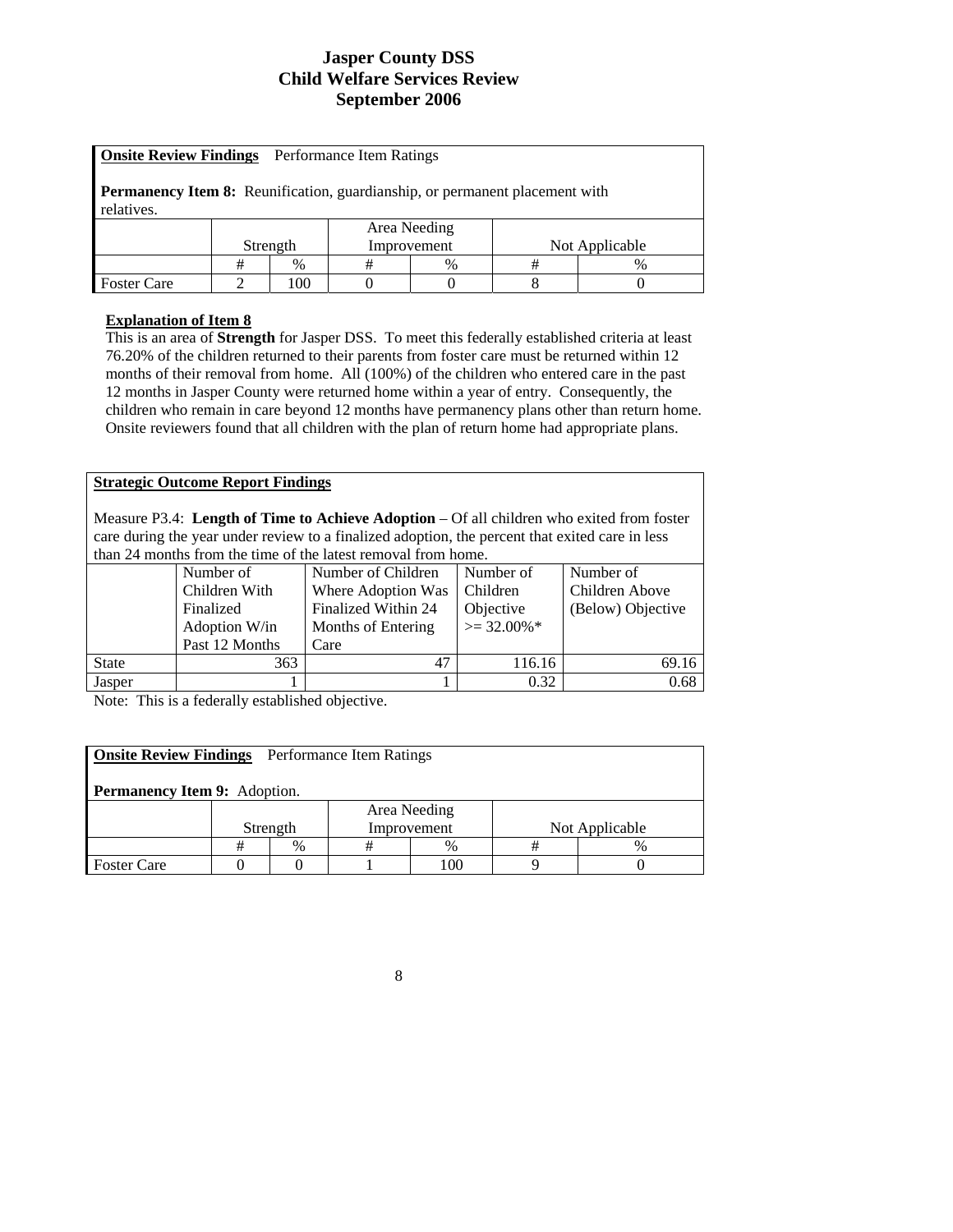#### **Explanation of Item 9**

This is an area of **Strength** for Jasper DSS. At the time of the onsite review Jasper DSS had 13 children in foster care. The agency had filed Termination of Parental Rights (TPR) petitions on 73% of its children in care over 22 months (see Item 7 on page 7). The one adoption completed during the period under review was done in less than 24 months of the child entering care. However, the case reviewed onsite with a plan of adoption had no chance of being completed timely. That case involved a child placed with a relative in another state. Missteps on the part of the resident state and Jasper DSS created unnecessary delays.

#### **Strategic Outcome Report Findings**

Measure P3.6: **Permanency Goal of "Other Planned Living Arrangement"** – Of all children in foster care, the percent with a permanency goal of emancipation (Indep Liv Services) or a planned permanent living arrangement other than adoption, guardianship, or return to family.

|              | pianited permanent in this arrangement offici than acoption, gaarumming, or retain to ranniy, |                 |                |                    |  |  |  |  |
|--------------|-----------------------------------------------------------------------------------------------|-----------------|----------------|--------------------|--|--|--|--|
|              | Number of                                                                                     | Number of       | Number of      | Number of Children |  |  |  |  |
|              | Children In                                                                                   | Children In     | Children       | Above              |  |  |  |  |
|              | Care at Least                                                                                 | Care With       | Objective      | (Below) Objective  |  |  |  |  |
|              | One Day                                                                                       | Perm Plan       | $>= 85.00\%$ * |                    |  |  |  |  |
|              | $11/01/05$ –                                                                                  | "Other Planned" |                |                    |  |  |  |  |
|              | 10/31/06                                                                                      | Living          |                |                    |  |  |  |  |
|              |                                                                                               | Arrangement"    |                |                    |  |  |  |  |
| <b>State</b> | 7,860                                                                                         | 1.240           | 6681.00        | $-61.00$           |  |  |  |  |
| Jasper       | 21                                                                                            | 7               | 17.85          | $-3.85$            |  |  |  |  |

\* This is a DSS established objective.

| <b>Onsite Review Findings</b> Performance Item Ratings                                    |  |  |  |  |  |  |  |  |  |
|-------------------------------------------------------------------------------------------|--|--|--|--|--|--|--|--|--|
| <b>Permanency Item 10:</b> Permanency goal of other planned permanent living arrangement. |  |  |  |  |  |  |  |  |  |
| Area Needing                                                                              |  |  |  |  |  |  |  |  |  |
| Improvement<br>Not Applicable<br>Strength                                                 |  |  |  |  |  |  |  |  |  |
| #<br>$\frac{0}{0}$<br>$\%$<br>$\%$                                                        |  |  |  |  |  |  |  |  |  |
| <b>Foster Care</b>                                                                        |  |  |  |  |  |  |  |  |  |

#### **Explanation of Item 10**

This is an **Area Needing Improvement** for Jasper DSS. All 10 of the children who entered foster care in the past 12 months were returned home within a year. The remaining children generally have plans of adoption or Another Planned Permanent Living Arrangement (APPLA). That is why the outcome report shows that a disproportionately large number of children (one third) have that plan. Seven of the cases reviewed onsite had this plan. For six of those children the plan was appropriate. This item was rated an area needing improvement for one child because the child was slated for permanent foster care yet only nine years old.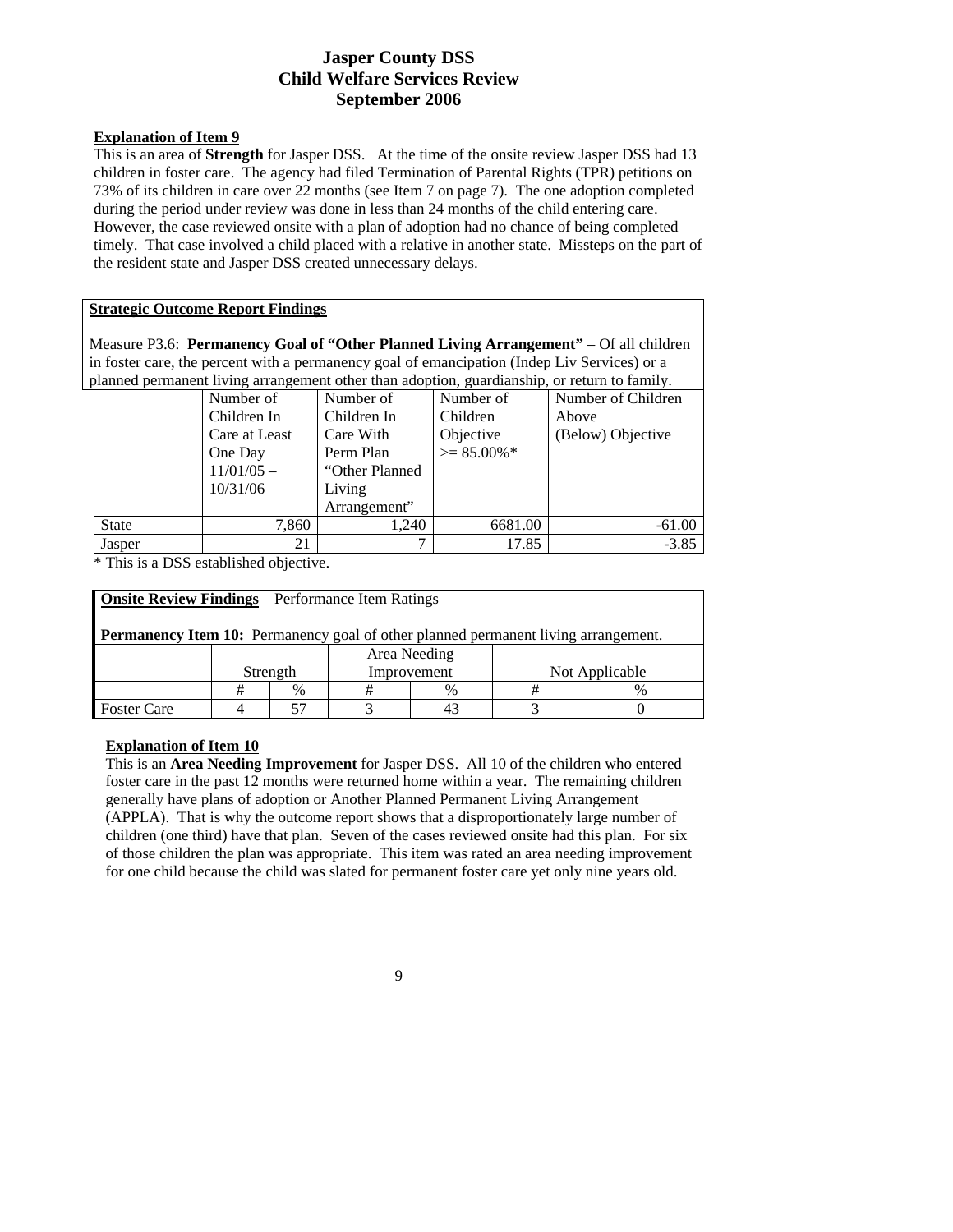This item was rated an area needing improvement for two other cases because the youth were not receiving the assistance needed to achieve their goals. For example, one child was a senior in high school who planned to attend college. The caseworker was not helping this youth access the services that were available through DSS.

# **Section Four**

Permanency Outcome 2: The continuity of family relationships and connections is preserved for children**.** 

#### **Strategic Outcome Report Findings**

Measure P4.1: **Proximity of Foster Care Placement** – Of all children in foster care during the reporting period (excluding MTS and Adoptions children), the percent placed within their county of origin.

|              | Number of<br>Children In | Number of<br>Children | Percent of<br>Children | Number of<br>Children | Number of<br>Children Above |
|--------------|--------------------------|-----------------------|------------------------|-----------------------|-----------------------------|
|              | Care                     | Placed                | Placed                 | Objective             | (Below) Objective           |
|              | $11/01/05$ –             | Within                | Within                 | $\geq$ 70.00%*        |                             |
|              | 10/31/06                 | County of             | County of              |                       |                             |
|              |                          | Origin                | Origin                 |                       |                             |
| <b>State</b> | 6,039                    | 3.915                 | 64.83                  | 4,227.30              | $-312.30$                   |
| Jasper       | 21                       |                       | 52.38                  | 14.70                 | $-3.70$                     |

\* This is a DSS established objective.

#### **Explanation of Item 11**

This is an **Area Needing Improvement** for Jasper DSS. To meet this objective 70% or more of the children in care must be placed in Jasper County. Although Jasper DSS had eight foster homes to serve the 13 children in care, half of its children were placed out of county. Jasper DSS allowed the licenses to expire on four of the eight foster homes. Jasper DSS relied heavily on Beaufort DSS foster homes.

| <b>Onsite Review Findings</b> Performance Item Ratings |                                           |                |  |  |  |  |  |  |  |  |
|--------------------------------------------------------|-------------------------------------------|----------------|--|--|--|--|--|--|--|--|
| <b>Permanency Item 12:</b> Placement with siblings     |                                           |                |  |  |  |  |  |  |  |  |
| Area Needing                                           |                                           |                |  |  |  |  |  |  |  |  |
|                                                        | Not Applicable<br>Improvement<br>Strength |                |  |  |  |  |  |  |  |  |
| #<br>$\frac{0}{0}$<br>$\%$<br>$\%$                     |                                           |                |  |  |  |  |  |  |  |  |
| <b>Foster Care</b>                                     |                                           | 0 <sup>0</sup> |  |  |  |  |  |  |  |  |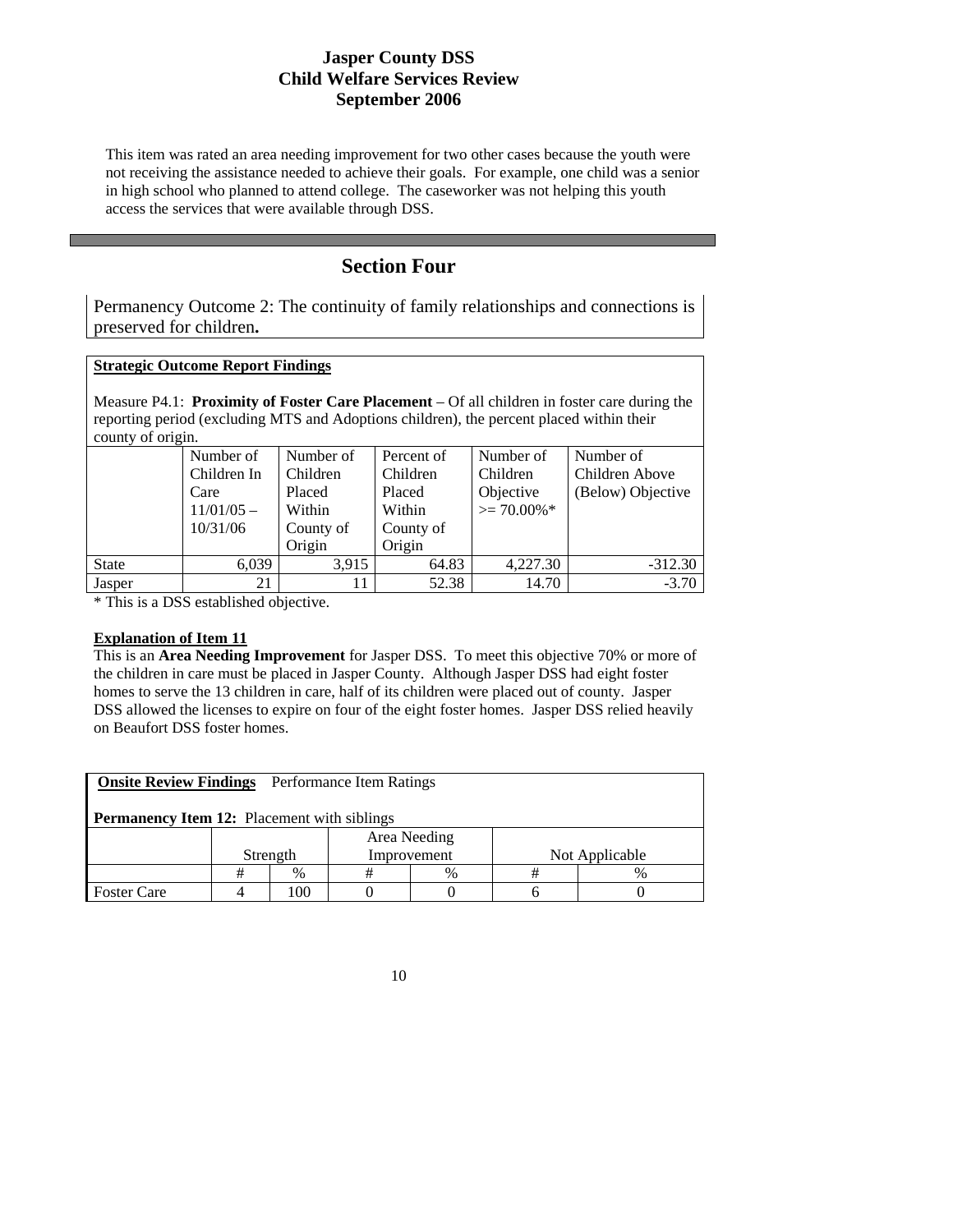#### **Explanation of Item 12**

This is an area of **Strength** for Jasper DSS. Jasper DSS managed several sibling groups with five or more children. Every effort was made to place as many siblings in the same home as possible. In most cases when sibling groups had to be separated they were placed close to each other so that relationships could be maintained through formal visits and casual encounters within the community. One child was separated from her sibling because the sibling needed a therapeutic placement.

| <b>Onsite Review Findings</b> Performance Item Ratings                       |  |    |  |    |  |  |  |  |
|------------------------------------------------------------------------------|--|----|--|----|--|--|--|--|
| <b>Permanency Item 13:</b> Visiting with parents and siblings in foster care |  |    |  |    |  |  |  |  |
| Area Needing                                                                 |  |    |  |    |  |  |  |  |
| Improvement<br>Not Applicable<br>Strength                                    |  |    |  |    |  |  |  |  |
| #<br>$\%$<br>%<br>$\%$<br>#<br>#                                             |  |    |  |    |  |  |  |  |
| <b>Foster Care</b>                                                           |  | 38 |  | 62 |  |  |  |  |

#### **Explanation of Item 13**

This is an **Area Needing Improvement** for Jasper DSS. One of the five cases needing improvement involved a child whose sibling was in a therapeutic placement and managed by Managed Treatment Services (MTS). Those children had not seen each other since entering care – over a year. The other four cases needing improvement in this area resulted from a failure of the agency to offer the non-custodial fathers the opportunity to be involved in their child's life.

| <b>Site Visit Findings</b>                        | Performance Item Ratings |                                           |  |  |  |  |  |  |
|---------------------------------------------------|--------------------------|-------------------------------------------|--|--|--|--|--|--|
| <b>Permanency Item 14:</b> Preserving connections |                          |                                           |  |  |  |  |  |  |
|                                                   | Area Needing             |                                           |  |  |  |  |  |  |
|                                                   |                          | Not Applicable<br>Improvement<br>Strength |  |  |  |  |  |  |
|                                                   |                          | %<br>$\%$<br>$\%$                         |  |  |  |  |  |  |
| <b>Foster Care</b>                                |                          |                                           |  |  |  |  |  |  |

#### **Explanation of Item 14**

This is an **Area needing Improvement** for Jasper DSS. This item addresses the agency's ability to preserve a child's connection to the people, places and things that are important to him. In three of the cases reviewed the children in care were able to maintain contact with the people and places that were important to them because the children were teenagers and managed their own contacts. However, younger children who were not able to maintain connections by their own initiative were isolated from significant family members. The agency focused on helping foster children visit their mothers the minimum amount of times required by policy. Little consideration was given to the children's need to maintain their relationships with other relatives.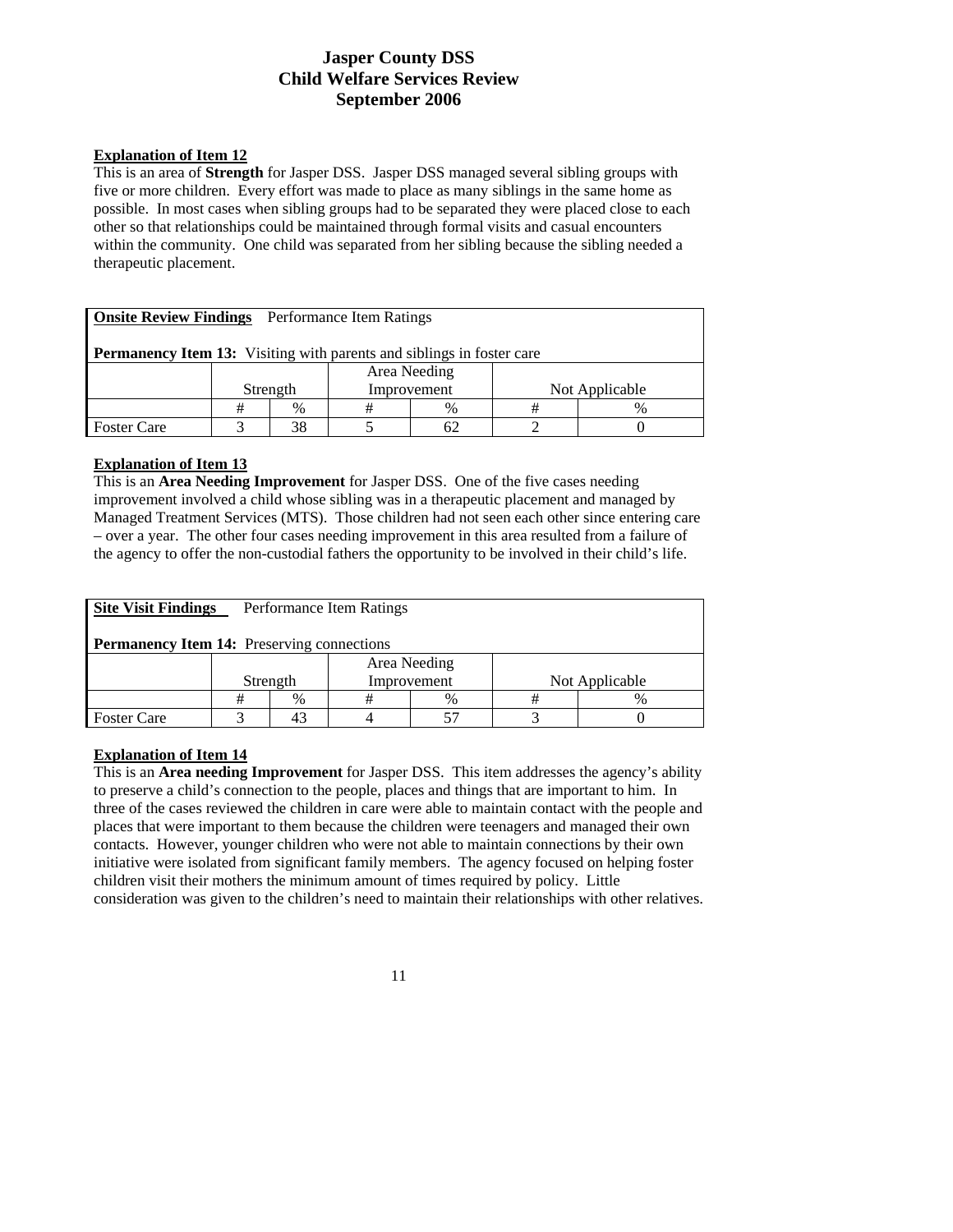| <b>Onsite Review Findings</b> Performance Item Ratings |                                           |  |  |  |  |  |  |  |  |  |
|--------------------------------------------------------|-------------------------------------------|--|--|--|--|--|--|--|--|--|
| <b>Permanency Item 15:</b> Relative placement          |                                           |  |  |  |  |  |  |  |  |  |
| Area Needing                                           |                                           |  |  |  |  |  |  |  |  |  |
|                                                        | Improvement<br>Not Applicable<br>Strength |  |  |  |  |  |  |  |  |  |
| #<br>$\%$<br>%<br>%<br>#<br>#                          |                                           |  |  |  |  |  |  |  |  |  |
| <b>Foster Care</b><br>44<br>56                         |                                           |  |  |  |  |  |  |  |  |  |

#### **Explanation of Item 15**

This is an **Area Needing Improvement** for Jasper DSS. This item addresses the agency's effectiveness in identifying and assessing the relatives of children in foster care as possible caregivers. In half of the cases reviewed there was no evidence that both maternal and paternal relatives were assessed as placement options for the children in foster care. Half of the reviewed cases needed improvement because the focus appeared to be on the mother's family, to the exclusion of the father's family.

| <b>Onsite Review Findings</b> Performance Item Ratings |                                                                       |  |  |  |  |  |  |  |  |  |
|--------------------------------------------------------|-----------------------------------------------------------------------|--|--|--|--|--|--|--|--|--|
|                                                        | <b>Permanency Item 16:</b> Relationship of child in care with parents |  |  |  |  |  |  |  |  |  |
| Area Needing                                           |                                                                       |  |  |  |  |  |  |  |  |  |
|                                                        | Not Applicable<br>Improvement<br>Strength                             |  |  |  |  |  |  |  |  |  |
| $\%$<br>#<br>$\frac{0}{0}$<br>$\frac{0}{0}$<br>#<br>#  |                                                                       |  |  |  |  |  |  |  |  |  |
| 29<br><b>Foster Care</b>                               |                                                                       |  |  |  |  |  |  |  |  |  |

#### **Explanation of Item 16**

This is an **Area Needing Improvement** for Jasper DSS. This item addresses the agency's effectiveness in promoting or maintaining a strong emotionally supportive relationship between children in care and their parents. This item was rated as needing improvement because the agency focused on mothers and did not offer fathers an opportunity to be involved in their children's lives.

There also appeared to be an effort to comply with policy without understanding its intent. For example, one large sibling group was having monthly visits with the mother and with each other. Those visits appeared to be successful and beneficial for the children. The mother was not participating in treatment and the court relieved DSS of providing services to her. At that point all formal visits stopped, even among the siblings. Since "Another Planned Permanent Living Arrangement" was the goal for these children, DSS was not required to provide services for the mother, the court did not prohibit visitation and visitation was probably in the children's best interest.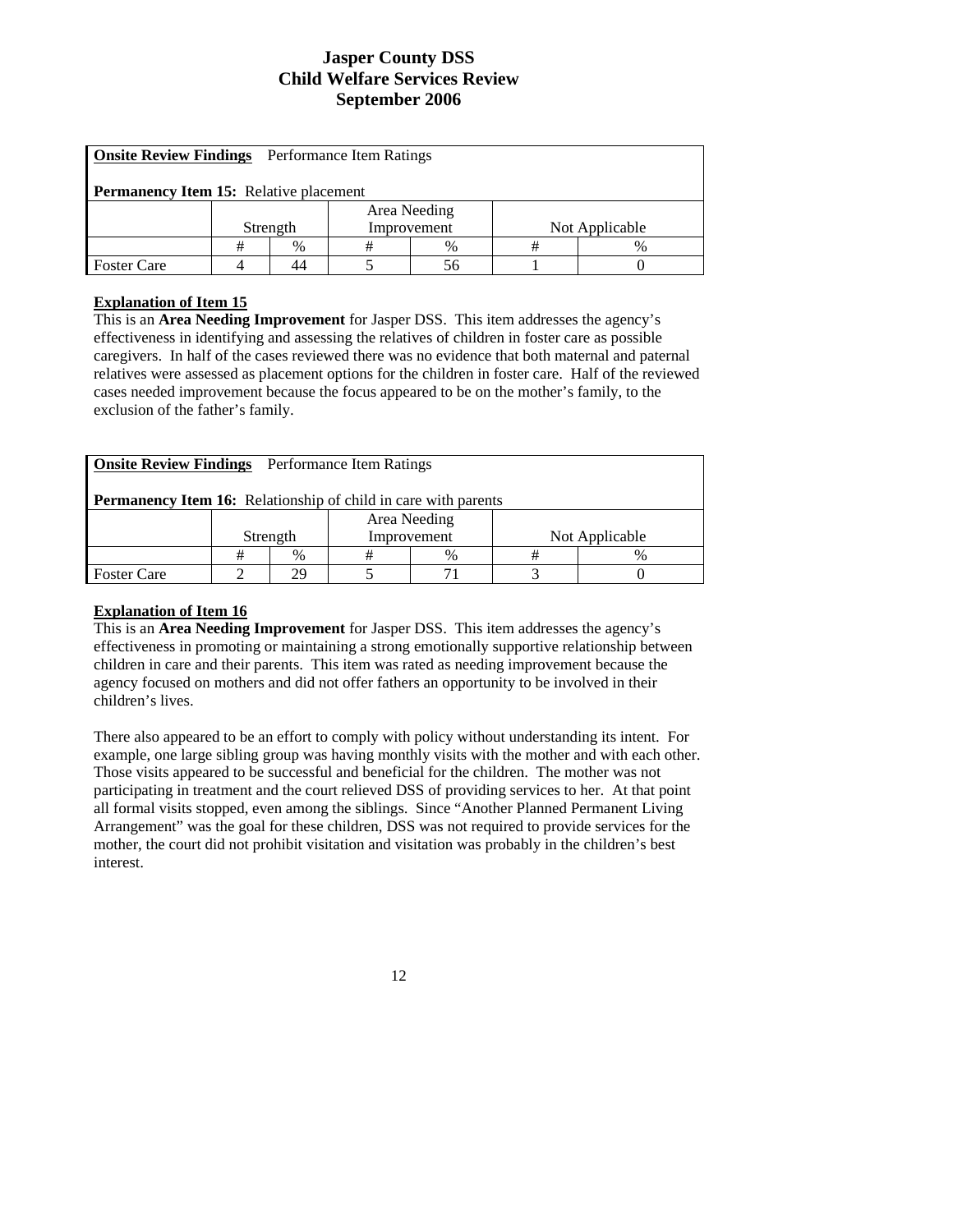## **Section Five**

Well Being Outcome 1: Families have enhanced capacity to provide for their children's needs.

| <b>Site Visit Findings</b><br>Performance Item Ratings                          |              |      |             |      |                |               |  |  |
|---------------------------------------------------------------------------------|--------------|------|-------------|------|----------------|---------------|--|--|
| <b>Well Being Item 17:</b> Needs and services of child, parents, foster parents |              |      |             |      |                |               |  |  |
|                                                                                 | Area Needing |      |             |      |                |               |  |  |
|                                                                                 | Strength     |      | Improvement |      | Not Applicable |               |  |  |
|                                                                                 | #            | $\%$ | #           | $\%$ | #              | $\frac{0}{0}$ |  |  |
| <b>Foster Care</b>                                                              |              | 70   |             | 30   |                |               |  |  |
| Treatment                                                                       |              | 50   |             | 50   |                |               |  |  |
| <b>Total Cases</b>                                                              | 12           | 60   |             |      |                |               |  |  |

### **Explanation of Item 17**

This is an **Area Needing Improvement** for Jasper DSS. This item asks two questions: 1) Were the needs of the child, parents, and caregivers assessed, and 2) Did the agency take steps to meet the identified needs? Treatment cases were more likely to be rated as needing improvement because the agency failed to attend to the needs of fathers. The agency did not consistently document effort to find or engage them. Treatment cases were also deficient in the oversight of children placed with relatives, whose needs were not consistently assessed or attended.

| <b>Onsite Review Findings</b> Performance Item Ratings            |          |      |             |      |                |      |  |  |  |
|-------------------------------------------------------------------|----------|------|-------------|------|----------------|------|--|--|--|
| Well Being Item 18: Child and family involvement in case planning |          |      |             |      |                |      |  |  |  |
| Area Needing                                                      |          |      |             |      |                |      |  |  |  |
|                                                                   | Strength |      | Improvement |      | Not Applicable |      |  |  |  |
|                                                                   | #        | $\%$ | #           | $\%$ | #              | $\%$ |  |  |  |
| <b>Foster Care</b>                                                |          | 67   |             | 33   |                |      |  |  |  |
| Treatment                                                         |          | 60   |             | 40   |                |      |  |  |  |
| 37<br><b>Total Cases</b><br>12<br>63                              |          |      |             |      |                |      |  |  |  |
|                                                                   |          |      |             |      |                |      |  |  |  |

#### **Explanation of Item 18**

This is an **Area Needing Improvement** for Jasper DSS. For this item there were deficiencies in the foster care and treatment cases. Fathers were not consistently involved in case planning or seen by the agency. In those cases in which fathers were not involved, the agency did not consistently document efforts to find or engage them.

**Deleted:**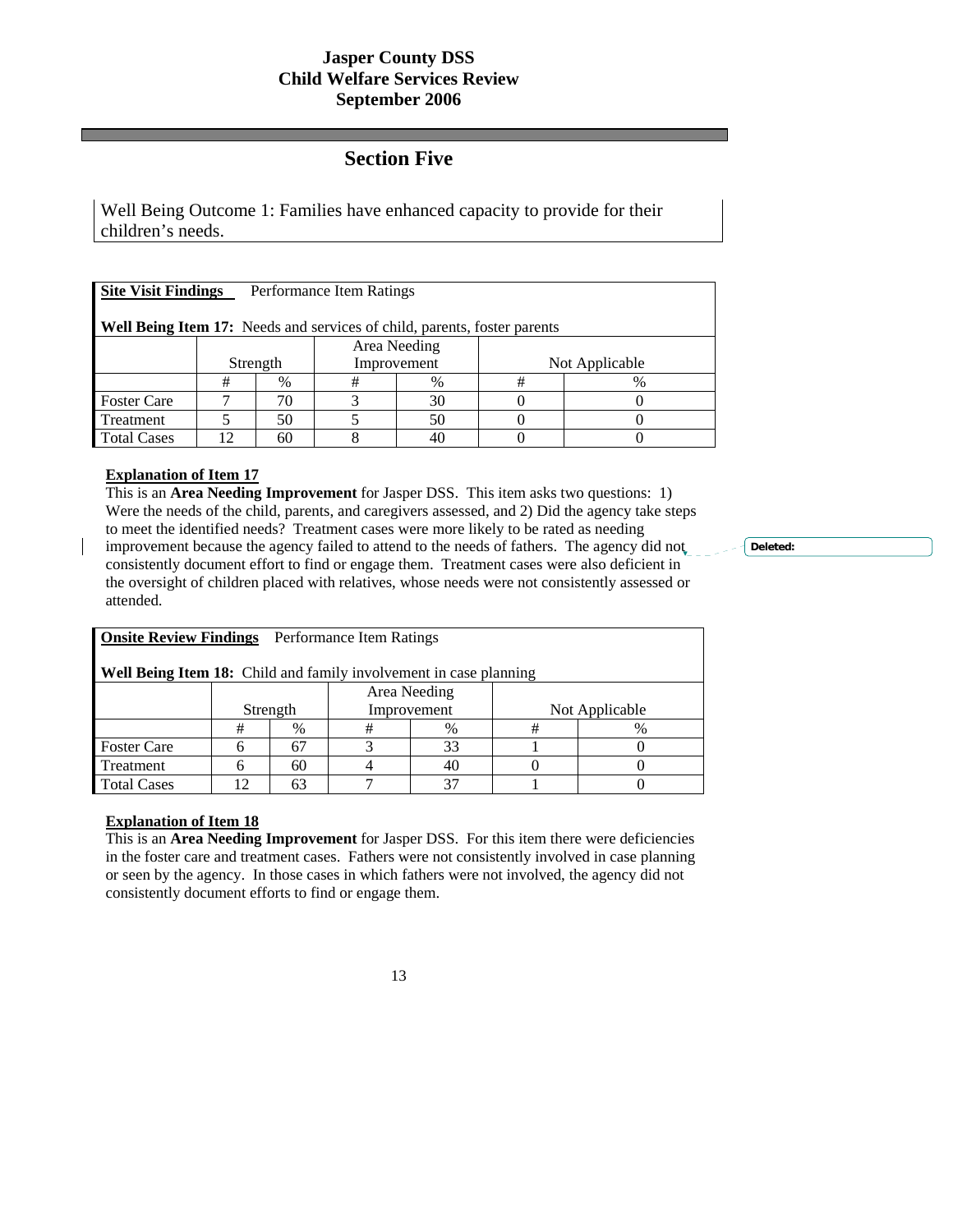| Onsite Review Findings Performance Item Ratings |   |          |             |      |                |   |  |  |  |
|-------------------------------------------------|---|----------|-------------|------|----------------|---|--|--|--|
|                                                 |   |          |             |      |                |   |  |  |  |
|                                                 |   |          |             |      |                |   |  |  |  |
| Well Being Item 19: Worker visits with child    |   |          |             |      |                |   |  |  |  |
| Area Needing                                    |   |          |             |      |                |   |  |  |  |
|                                                 |   |          |             |      |                |   |  |  |  |
|                                                 |   | Strength | Improvement |      | Not Applicable |   |  |  |  |
|                                                 |   |          |             |      | #              |   |  |  |  |
|                                                 | # | $\%$     | #           | $\%$ |                | % |  |  |  |
| <b>Foster Care</b>                              |   | 70       |             | 30   |                |   |  |  |  |
| Treatment                                       |   | 40       |             | 60   |                |   |  |  |  |
| <b>Total Cases</b>                              |   | 55       |             | 45   |                |   |  |  |  |

### **Explanation of Item 19**

This is an **Area Needing Improvement** for Jasper DSS. This rating is based on two questions: 1) Were Jasper DSS staff visiting children according to policy; and 2) did the visits focus on issues related to the treatment plan? In both treatment and foster cases this were rated an area needing improvement, due to children not being seen consistently. In treatment cases involving sibling groups, workers were likely to see the victim child each month, while several months passed without other children in the family being seen.

| <b>Onsite Review Findings</b> Performance Item Ratings  |              |     |             |    |                |   |  |  |
|---------------------------------------------------------|--------------|-----|-------------|----|----------------|---|--|--|
| <b>Well Being Item 20:</b> Worker visits with parent(s) |              |     |             |    |                |   |  |  |
|                                                         | Area Needing |     |             |    |                |   |  |  |
|                                                         | Strength     |     | Improvement |    | Not Applicable |   |  |  |
|                                                         | #            | %   | #           | %  | #              | % |  |  |
| <b>Foster Care</b>                                      |              | 100 |             |    |                |   |  |  |
| Treatment                                               |              | 40  |             | 60 |                |   |  |  |
| <b>Total Cases</b>                                      |              |     |             |    |                |   |  |  |

### **Explanation of Item 20**

This is an **Area Needing Improvement** for Jasper DSS. Agency contact with parents of children in foster care was regular and focused on treatment issues. However, that was true of only 40% of treatment cases. As was the case in Item 18, most casework was with the mothers of children, to the exclusion of the children's fathers.

# **Section Six**

Well Being Outcome 2: Children receive appropriate services to meet their educational needs**.**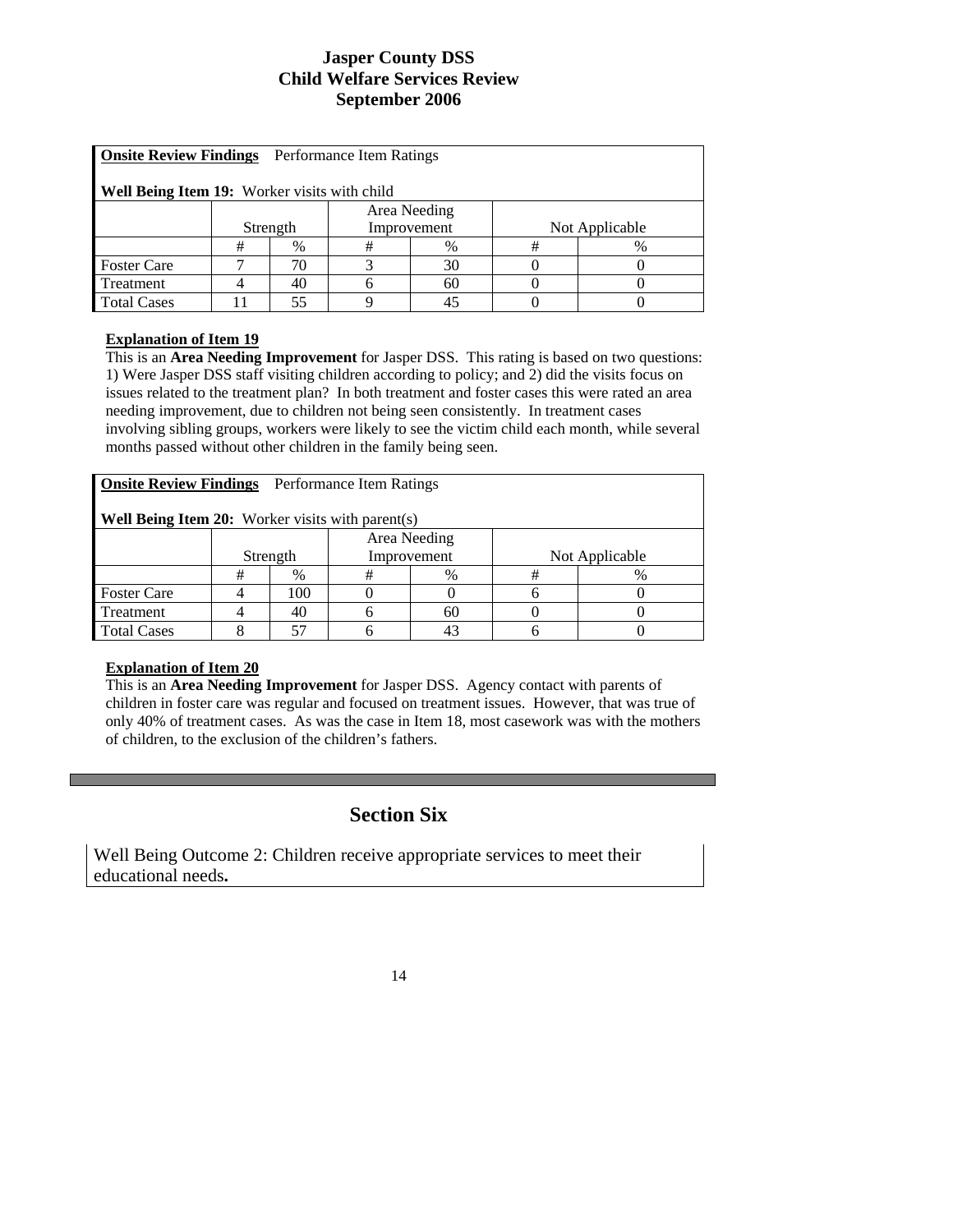| Onsite Review Findings Performance Item Ratings |              |      |             |      |                |   |  |  |  |
|-------------------------------------------------|--------------|------|-------------|------|----------------|---|--|--|--|
| Well Being Item 21: Educational needs of child  |              |      |             |      |                |   |  |  |  |
|                                                 | Area Needing |      |             |      |                |   |  |  |  |
|                                                 | Strength     |      | Improvement |      | Not Applicable |   |  |  |  |
|                                                 | #            | $\%$ | #           | $\%$ | #              | % |  |  |  |
| <b>Foster Care</b>                              |              | 70   |             | 30   |                |   |  |  |  |
| Treatment                                       |              | 67   |             | 33   |                |   |  |  |  |
| <b>Total Cases</b>                              | 13           | 68   |             | 32   |                |   |  |  |  |

#### **Explanation of Item 21**

This is an **Area Needing Improvement** for Jasper DSS. This item asks two questions: 1) Did DSS assess the educational needs of the children under their supervision; and 2) Were identified educational needs addressed? Reviewers found that workers assessed the educational needs of children in foster care, but failed to follow-up on identified issues in 30% of the cases. Because of focusing on the victim child in treatment cases involving sibling groups, the educational needs of the other children in families were sometimes ignored.

# **Section Seven**

Well Being Outcome 3: Children receive adequate services to meet their physical and mental health needs.

| <b>Onsite Review Findings</b> Performance Item Ratings<br><b>Well Being Item 22:</b> Physical health of the child |          |      |             |    |                |      |  |  |
|-------------------------------------------------------------------------------------------------------------------|----------|------|-------------|----|----------------|------|--|--|
| Area Needing                                                                                                      |          |      |             |    |                |      |  |  |
|                                                                                                                   | Strength |      | Improvement |    | Not Applicable |      |  |  |
|                                                                                                                   | #        | $\%$ | #           | %  | #              | $\%$ |  |  |
| <b>Foster Care</b>                                                                                                |          | 70   |             | 30 |                |      |  |  |
| Treatment                                                                                                         |          | 30   |             | 70 |                |      |  |  |
| <b>Total Cases</b>                                                                                                | 10       | 50   | ١C          | 50 |                |      |  |  |

#### **Explanation of Item 22**

This is an **Area Needing Improvement** for Jasper DSS. Reviewers saw a pattern of staff assessing the medical needs of clients by asking the children or a parent about their health needs. Even when a parent had proven to be an unreliable reporter, workers often failed to verify parent statements by contacting medical providers directly. Consequently, few cases contained medical records.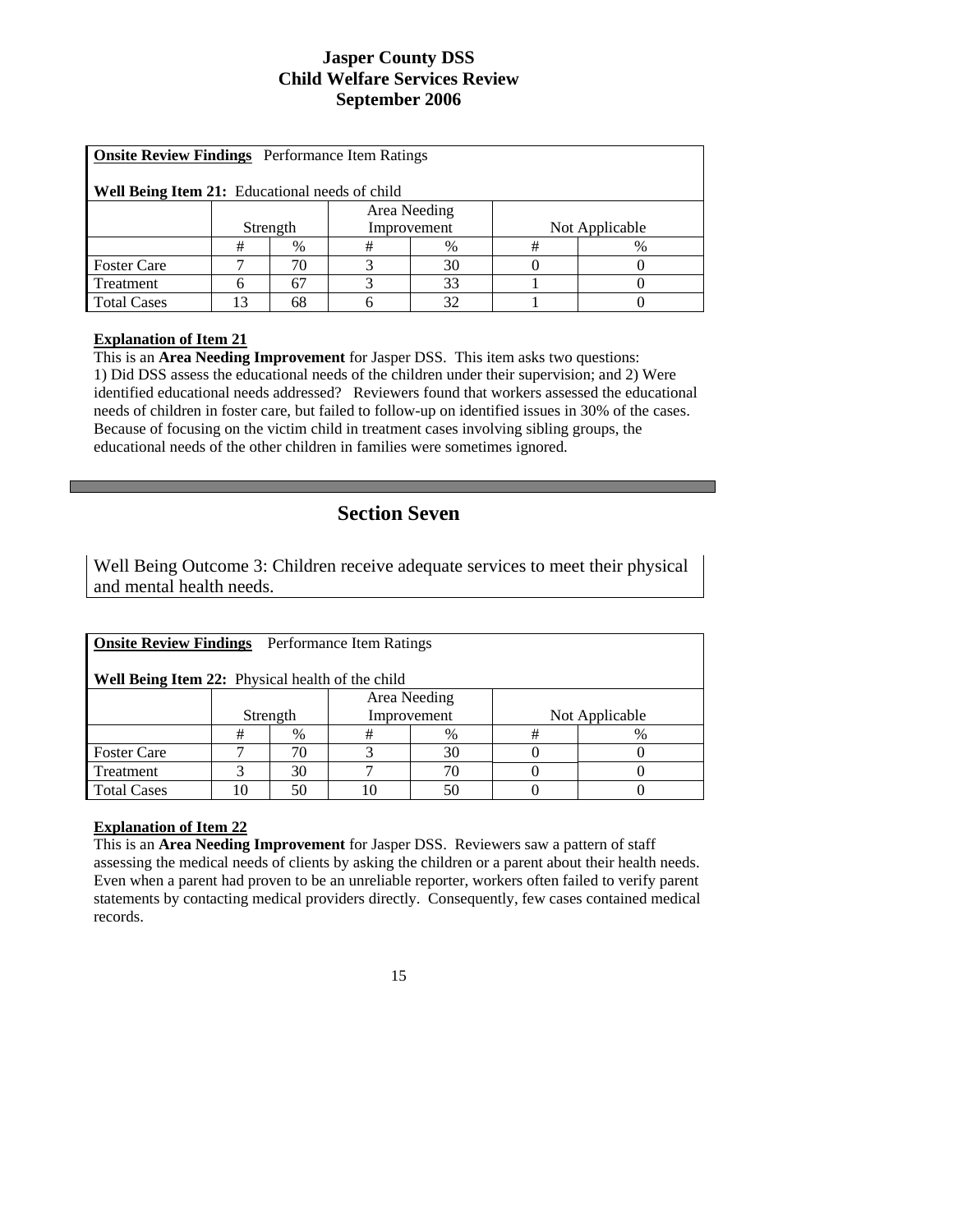| <b>Onsite Review Findings</b> Performance Item Ratings |          |              |             |    |                |   |  |  |  |
|--------------------------------------------------------|----------|--------------|-------------|----|----------------|---|--|--|--|
|                                                        |          |              |             |    |                |   |  |  |  |
|                                                        |          |              |             |    |                |   |  |  |  |
| <b>Well Being Item 23:</b> Mental health of the child  |          |              |             |    |                |   |  |  |  |
|                                                        |          |              |             |    |                |   |  |  |  |
|                                                        |          | Area Needing |             |    |                |   |  |  |  |
|                                                        | Strength |              | Improvement |    | Not Applicable |   |  |  |  |
|                                                        |          |              |             |    |                |   |  |  |  |
|                                                        | #        | %            | #           | %  | #              | % |  |  |  |
| <b>Foster Care</b>                                     |          | 80           |             | 20 |                |   |  |  |  |
| Treatment                                              | 2        | 33           | h           | 67 |                |   |  |  |  |
| <b>Total Cases</b>                                     |          | 58           |             | 42 |                |   |  |  |  |

#### **Explanation of Item 23**

This is an **Area Needing Improvement** for Jasper DSS. The mental health needs of children in foster care were generally managed. Even though children in treatment cases were exposed to domestic violence, physical and sexual abuse, they usually were not referred for mental health assessments or counseling.

# **Section Eight – Foster Home Licenses**

This is an **Area Needing Improvement** for Jasper DSS. Stakeholders expressed a concern that Jasper County DSS did not have enough foster homes to serve their children; and that children were placed in foster homes based on the availability, not because the homes fit the children's needs. Stakeholders stated that they see recruitment efforts but they said it does not seem to be bringing in more foster homes. Stakeholders also expressed concern that foster parents were not adequately trained and prepared for the children they serve.

In March 2006, CAPSS indicated the Jasper County DSS had eight foster homes licensed, four current and four expired. Four of the 13 children in foster care were placed in those four homes with current licenses. The other children were place in Beaufort County.

All four current licenses were selected for review. The following are the findings from the records reviews.

#### **Strengths**

- Quarterly visits were conducted and documented in the records.
- Sex offender and other background checks were completed on all the age appropriate residents.

#### **Areas Needing Improvement**

- Quarterly licensing visits did not document specifically what was discussed (i.e., firearms, fire escape plan, disaster plans, etc.).
- Not all cases had a checklist but the case manager documented that forms was completed, signed and checks completed in CAPSS.

**Deleted:** were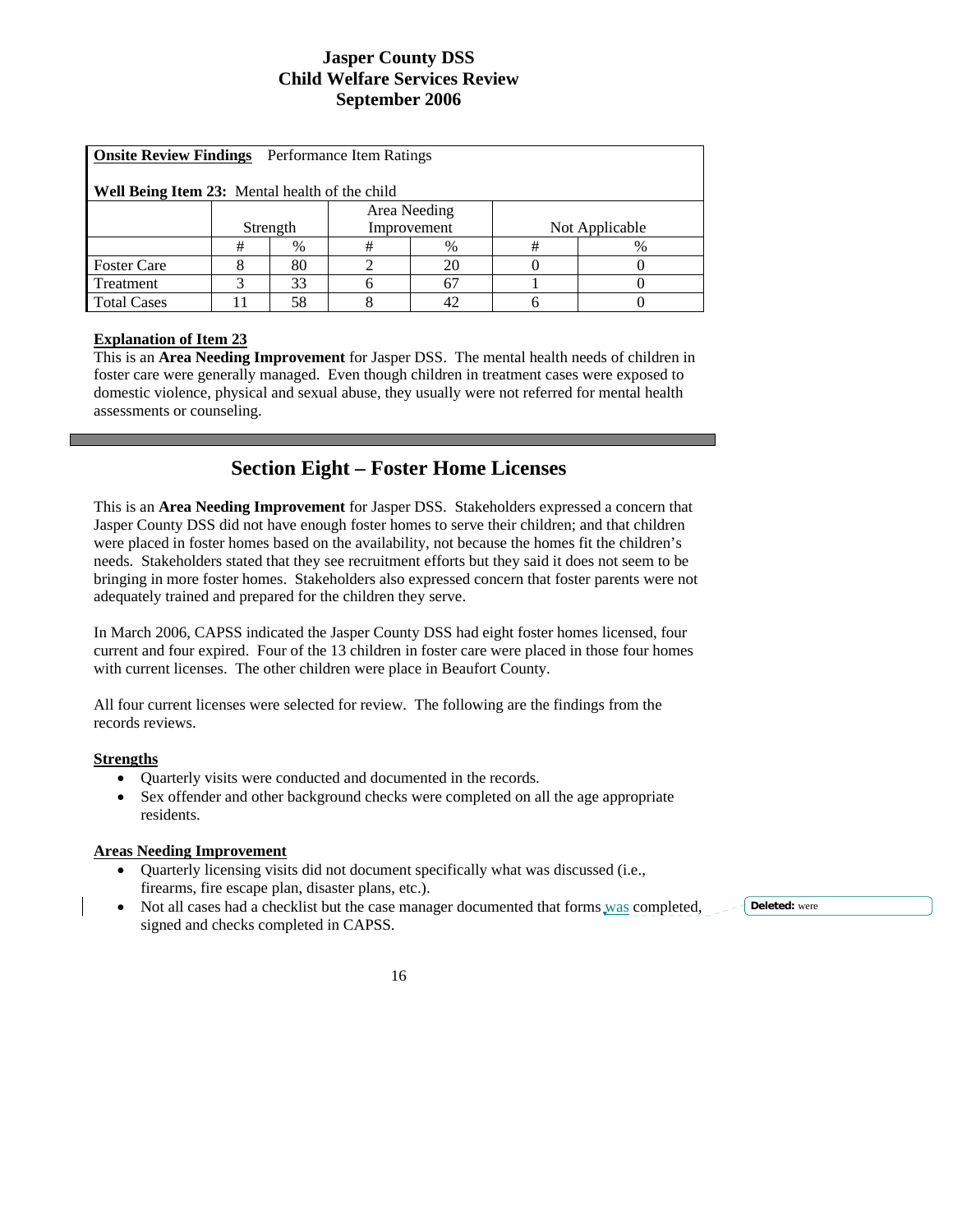• One case did not have a current signed license. The license was sent to the state office several times. Forms were completed and CAPSS was updated. There was one foster child in that home.

## **Section Nine – Unfounded Investigations**

|                                 | Yes | N0 |
|---------------------------------|-----|----|
| Investigation initiated timely? |     |    |
| Was assessment adequate?        |     |    |
| Was decision appropriate?       |     |    |

This is an **Area Needing Improvement** for Jasper DSS. The assessments deemed inadequate failed to obtain critical information from other parties, like law enforcement, schools, and medical care providers. Without that information the decision to unfound was not supported by the evidence in the file.

Workers often failed to assess the protective capacity of adults during investigations.

## **Section Ten – Screened Out Intakes**

|                                        | Yes | No.      | <b>Cannot Determine</b> |
|----------------------------------------|-----|----------|-------------------------|
| Was Intake Appropriately Screened Out? |     |          |                         |
|                                        | Yes | N0       | <b>Not Applicable</b>   |
| Were Necessary Collaterals Contacted?  |     | $\theta$ |                         |
| Were Appropriate Referrals Made?       |     |          |                         |

**Not Applicable.** Jasper County DSS did not screen out any reports of abuse or neglect during the period under review.